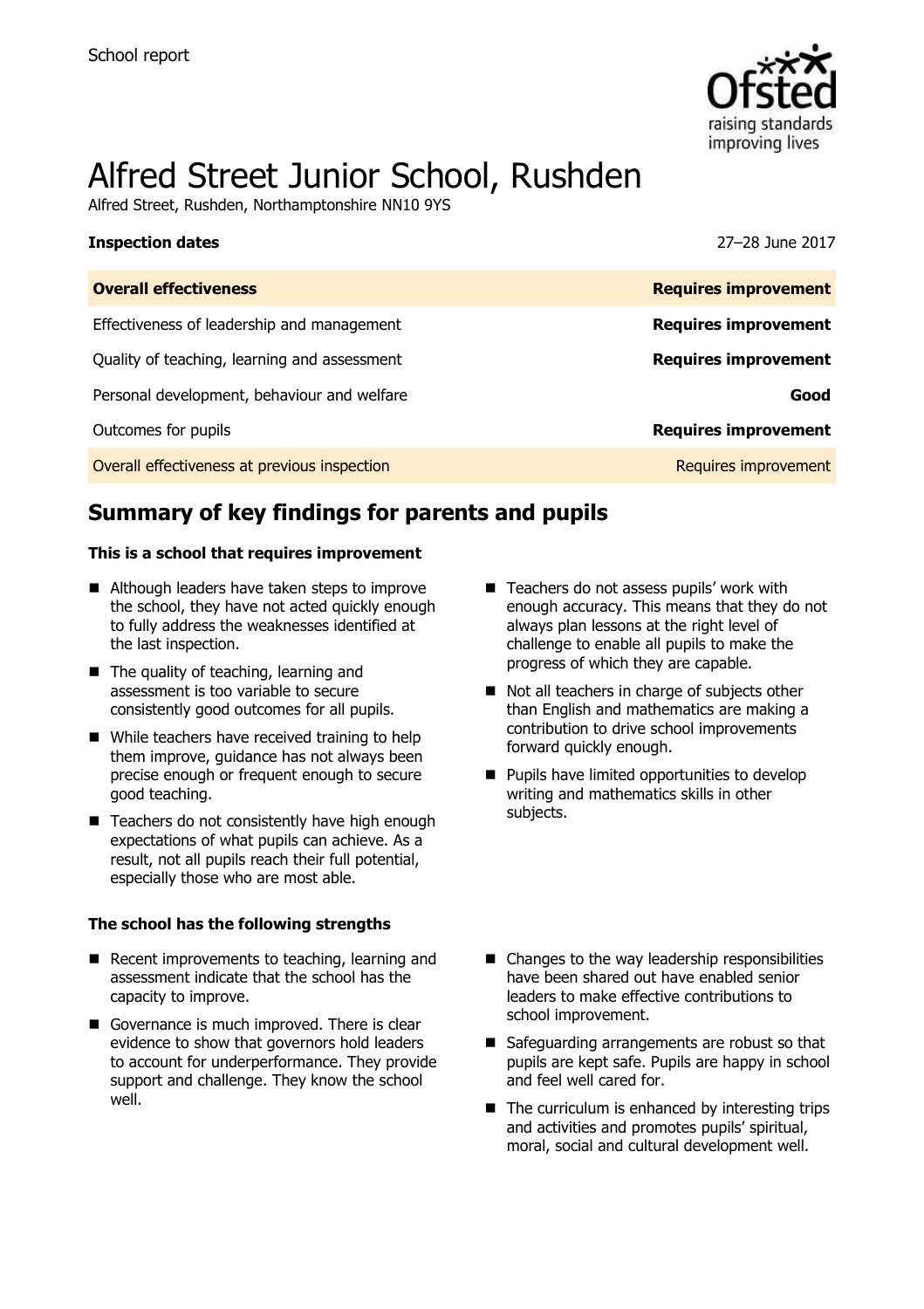

# **Full report**

### **What does the school need to do to improve further?**

- **Improve leadership and management by:** 
	- continuing to embed and develop the recent improvements to leadership to ensure that the pace of change quickens
	- ensuring that all subject leaders monitor their areas of responsibility to improve the quality of teaching, learning and outcomes for all pupils
	- providing all staff with effective professional development that is sharply focused on their individual needs to ensure that standards continue to rise.
- $\blacksquare$  Improve teaching, learning and assessment by:
	- ensuring that teachers have consistently high expectations of what all pupils could and should achieve, especially the most able
	- providing pupils with more opportunities to develop their skills in writing and mathematics through other subjects
	- making effective use of assessment information to provide work that accurately meets the needs of all groups of pupils across the curriculum.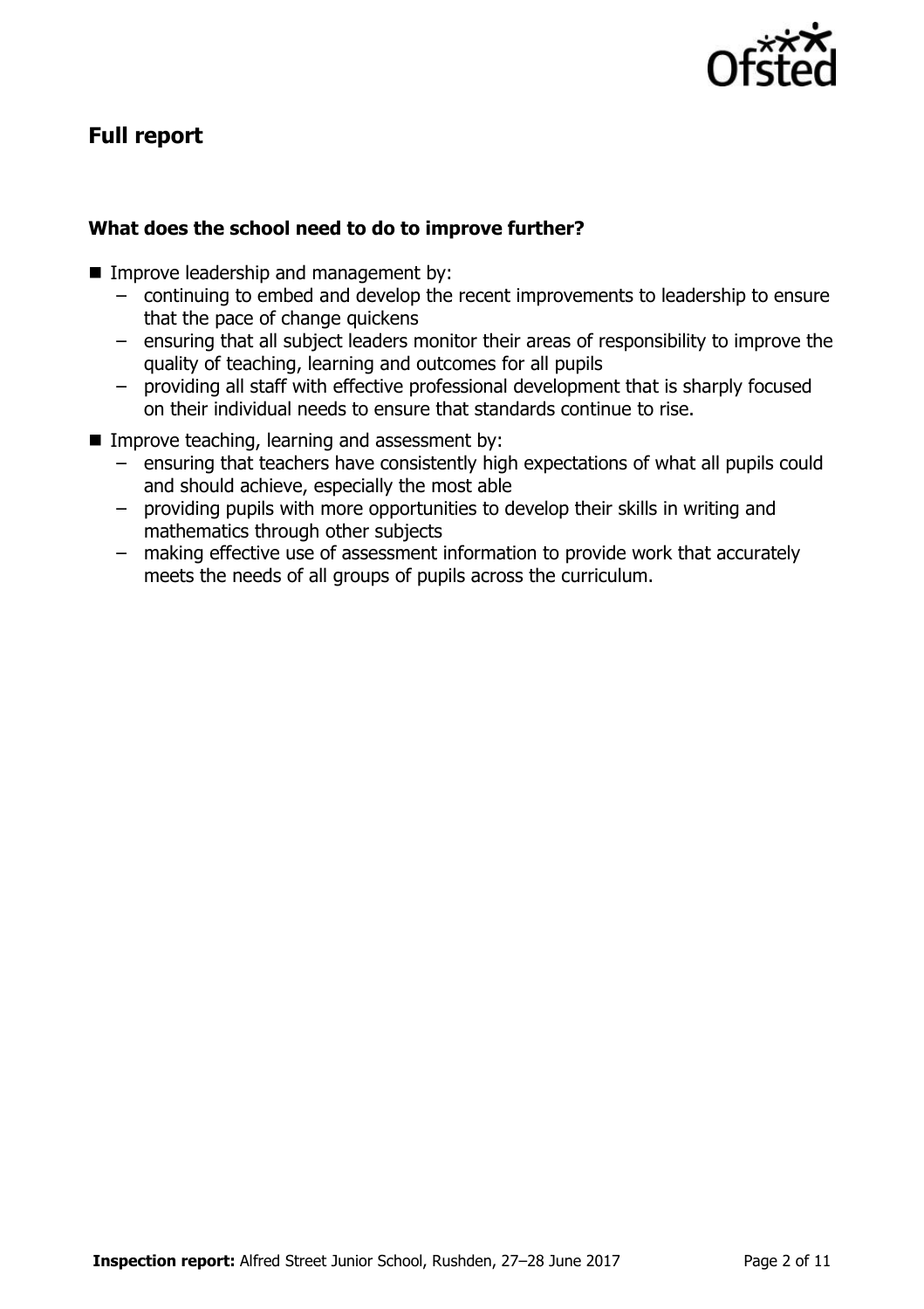

# **Inspection judgements**

### **Effectiveness of leadership and management Requires improvement**

- Leaders have been too slow to address all of the weaknesses identified at the last inspection. Consequently, not all of the recent improvements have been embedded. This has hampered the school's progress towards securing good quality teaching and learning and good outcomes for pupils.
- Until recently, leaders' and governors' expectations of what pupils could and should achieve were too low. As a result, pupils have not made enough progress from their starting points.
- While the school development plan identifies key priorities for improvement, it is not yet precise enough. Consequently, actions for improvement are too broad and lack specific detail to provide clear direction for staff.
- In the past, leaders have not monitored and checked on the progress of individual pupils well enough. Therefore, underachievement often went unrecognised and unaddressed by leaders. Changes to the way that current pupils are tracked has positively impacted on pupil progress. This has led to improvements since the last inspection and is more evident in Years 3, 4 and 5.
- $\blacksquare$  The impact that leaders make on improving the quality of teaching and learning is variable. This is because support and training has been lacking until quite recently and has not been sharply focused on what teachers need to do to improve.
- Leaders had not monitored the impact of the pupil premium funding well enough. Consequently, it was not used effectively to ensure that disadvantaged pupils made the progress of which they are capable. This includes the most able disadvantaged pupils. Leaders have reviewed provision for these pupils and additional support provided is much more closely matched to their needs. Better checks are made on the progress these pupils are making. Recently, pupil premium funding is being spent to better effect.
- The roles of subject leaders are underdeveloped. Subject leaders are not vet fully involved in making checks on the quality of teaching and the progress of pupils in leaders' areas of responsibility.
- Leadership roles are now being effectively shared among senior leaders. The deputy and assistant headteachers have clearly defined roles and responsibilities. They make effective contributions to school development plans that have led to improvements in teaching and learning and outcomes for pupils. However, improvements remain inconsistent.
- The recently appointed special educational needs coordinator is effective at improving provision and raising standards for pupils who have special educational needs and/or disabilities. She has a secure knowledge and understanding of the needs of individual pupils and, as a result, she guides teachers to provide tailored support for these pupils. In addition, she monitors the impact of additional funding to ensure that it is used effectively.
- The curriculum is broad and enhanced by school trips, special theme days and a variety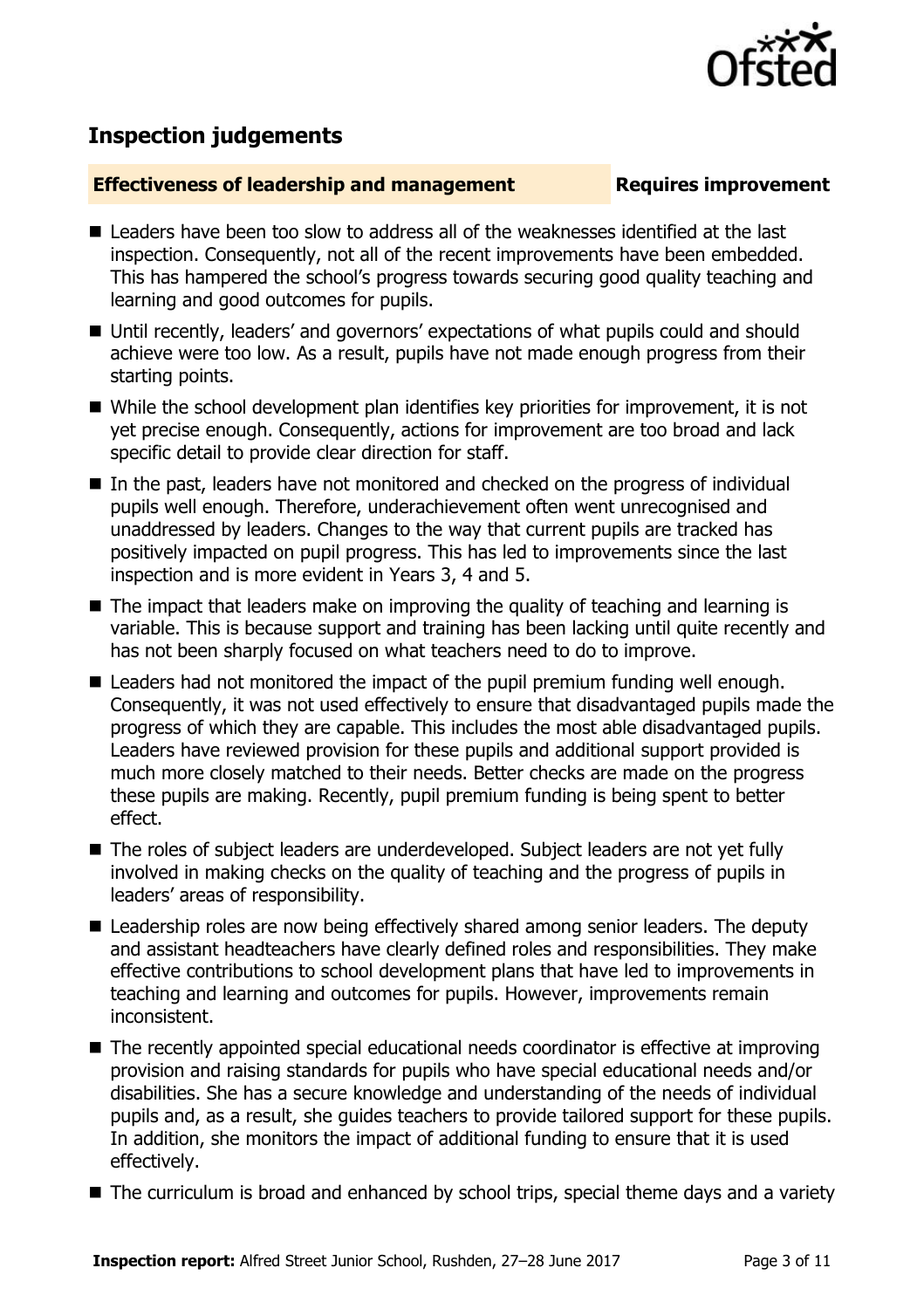

of extra-curricular clubs. For example, pupils in Years 5 and 6 have the opportunity to attend a residential visit to the Isle of Wight and Year 3 pupils enjoyed their 'Stone Age Day'. However, the curriculum lacks planned opportunities for pupils to apply and develop their skills in writing and mathematics in other subjects. Furthermore, it frequently lacks challenge for the most able pupils.

- The curriculum supports pupils' spiritual, moral, social and cultural development and prepares them well for life in modern Britain. Inspectors observed an assembly about forgiveness and family. Pupils understood the moral of the story and reflected on their own ability to forgive, through prayer.
- The additional use of the primary school physical education and sports funding is used well to provide pupils with opportunities to attend a range of after-school clubs and participate in competitive sport. Teachers have received training to improve the teaching of physical education. However, the impact of this training has not yet been fully evaluated.

### **Governance of the school**

- The local authority's effective intervention has provided quidance and challenge that has done much to help governors address previous weaknesses in leadership and governance. As a result, governors have raised their expectations of the standards all pupils should achieve and are better able to hold leaders to account for poor performance.
- A review of governance was undertaken, which provided clear direction for the governing body. Following the review, governors have taken effective action, such as the appointment of a special educational needs coordinator and nomination of a link governor for pupils who have special educational needs and/or disabilities. Because of this action, governors have a secure understanding of the use and impact of the additional funding for these pupils and subsequently hold leaders to account for pupil performance.
- $\blacksquare$  The governing body now has high aspirations for the school and is working with great determination to ensure that it plays an effective role in supporting and monitoring the school's improvements.
- Governors have a clear and detailed view of the strengths and weaknesses of the school and are well placed to challenge leaders. Because of this, they are now helping the school to improve.
- School performance information is now accessible to the governing body. As a result of this, governors are much better placed to ask challenging questions about the performance of key groups of pupils, including those who are disadvantaged. They check how additional funding is being used to support these pupils and are knowledgeable about its impact.

### **Safeguarding**

■ The governing body is aware of its safeguarding duties and ensures that the school has robust policies and procedures in place that meet requirements. As a result, the arrangements for safeguarding are effective.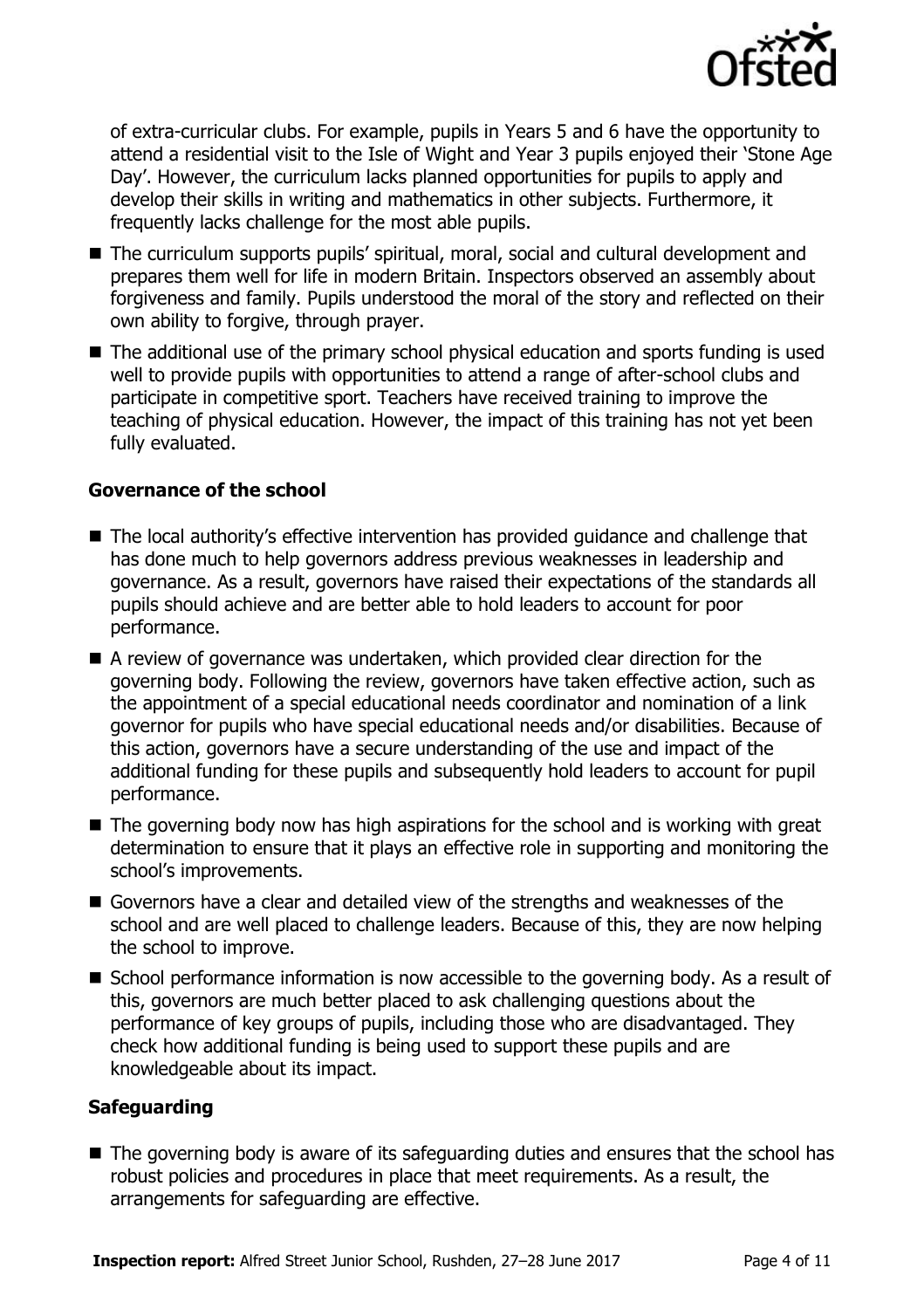

- All staff understand their responsibilities and duty to keep pupils safe. Procedures for reporting and recording concerns about individual pupils are thorough. The designated safeguarding leads ensure that concerns are followed up with an appropriate degree of rigour and urgency.
- All staff and governors receive regular safeguarding training that is detailed and in line with current safeguarding concerns. Newly appointed staff receive safeguarding training as part of their induction plan. Consequently, staff are attentive and remain vigilant.
- Leaders make detailed checks to ensure that all staff employed to work in the school are suitable to work with children. A number of leaders and governors have undertaken the safer recruitment training.

### **Quality of teaching, learning and assessment Fig. 2.1 Requires improvement**

- Over this academic year, improvements to teaching, learning and assessment have resulted in the proportion of good teaching rising across the school. However, the quality of teaching and learning is still too variable.
- Teaching does not consistently meet the learning needs of all pupils, nor challenge them enough to deepen their thinking and develop their knowledge. This is particularly the case for the most able pupils, including the most able disadvantaged pupils. Teachers' expectations are not consistently high enough and, consequently, pupils are not yet reaching their full potential.
- Assessment is not used well enough to help pupils learn. Sometimes teachers do not ensure that tasks are set at the correct level and pupils are not always moved on quickly enough when they have achieved a skill. As a result, pupils do not make rapid gains in their learning. In addition, in lessons that lack challenge, some pupils' interest wanes, and this occasionally leads to instances of low-level disruption.
- Where teaching is stronger, pupils can clearly articulate their learning and they have a secure understanding of what they need to do to be successful. Conversely, where this is not the case, pupils lack a clear idea of what they are learning and this slows their progress.
- Occasionally, pupils who find learning difficult are too heavily supported. As a result, they are unable to work on their own. However, teachers mostly deploy teaching assistants well to ensure that pupils make better progress. Inspectors observed teaching assistants explaining learning to pupils well and using questioning to encourage pupils to think for themselves.
- The teaching of reading has been a priority for the school. As a result, pupils read with confidence, fluency and understanding. Teachers provide pupils with a variety of texts in lessons that are at the correct level, thus enabling pupils to access learning. Although pupils have been taught a range of strategies to read unfamiliar words, they lack secure phonics knowledge. This can slow down their reading and hamper their ability to spell new words.
- Teachers have a better understanding of how to teach mathematics. They provide greater opportunities for pupils to develop their reasoning skills and problem-solving skills. However, there are not yet sufficient opportunities for pupils to apply and extend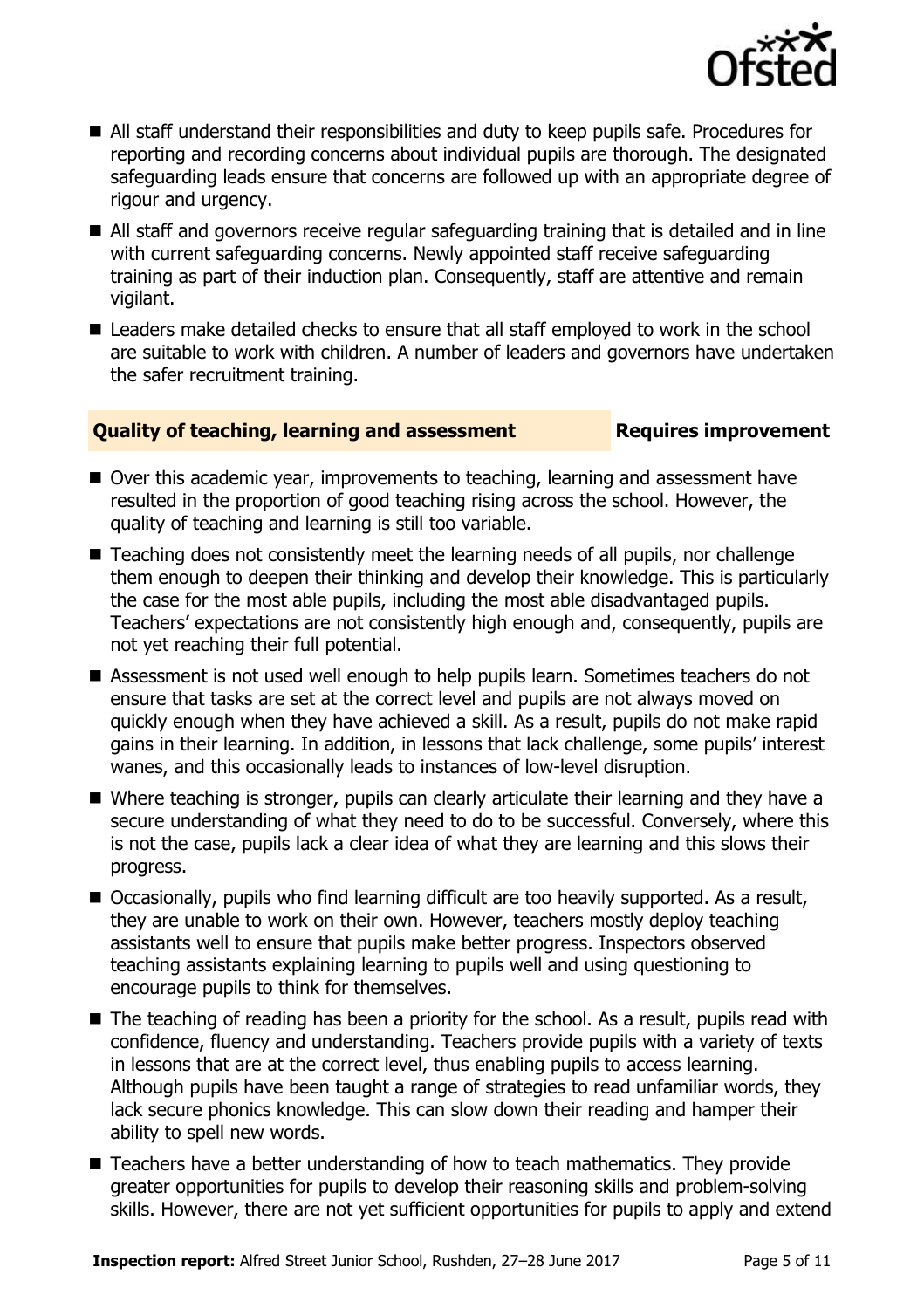

their skills in mathematics and in other subjects.

- Teachers' subject knowledge of spelling patterns, punctuation and grammar is secure and this is evident in pupils' writing. However, pupils lack the opportunity to write at length, particularly in subjects other than English, and this slows down their progress.
- Teachers work hard to make lessons interesting to engage and enthuse pupils. For example, inspectors observed a Year 6 lesson about the play Oliver Twist. The classroom was set out as a 'court' and pupils discussed and debated whether the character of Fagin was guilty as charged. Pupils demonstrated the ability to articulate their thinking and provide reasoned arguments to support their views.

### **Personal development, behaviour and welfare Good**

### **Personal development and welfare**

- The school's work to promote pupils' personal development and welfare is good. Relationships between staff and pupils are warm and caring. The large majority of parents, who responded to Ofsted's online survey, Parent View, feel that their child is happy, safe and well looked after in school. Pupils said that they feel safe in school and that their teachers help them with any problems they might have.
- **Pupils know how to keep themselves safe in a variety of different situations. Pupils can** explain the different ways to keep safe. This includes staying safe online and near water.
- **Pupils are aware of the different forms that bullying can take. They said that incidents** of bullying are rare, but if they do occur, they are confident that their teachers deal with this effectively.
- In most cases, pupils work hard, listen carefully and concentrate in lessons. They are good at working with each other and sharing their views and opinions. However, in the minority of classes, pupils lose concentration and become easily distracted. This is because teachers' presentation of learning, at times, lacks challenge.
- **Pupils take appropriate pride in their work and in their school. They keep the school.** very clean and tidy, complete their work neatly and wear their uniform smartly.

Pupils are encouraged to exercise and stay healthy. Pupils who inspectors met explained the different ways to stay healthy. The school has a healthy tuck shop to promote healthy eating and pupils have a good understanding of what makes a healthy diet.

### **Behaviour**

- The behaviour of pupils is good. They behave well in lessons and around the school.
- The school is a happy, calm and friendly environment. Pupils are notably polite and well-mannered to staff, each other and to visitors.
- Incidents of disruption to learning caused by poor behaviour are rare. Leaders and teachers have clear expectations and a common and consistent approach in relation to behaviour management.
- The school has effective procedures to assure that pupils arrive at school on time and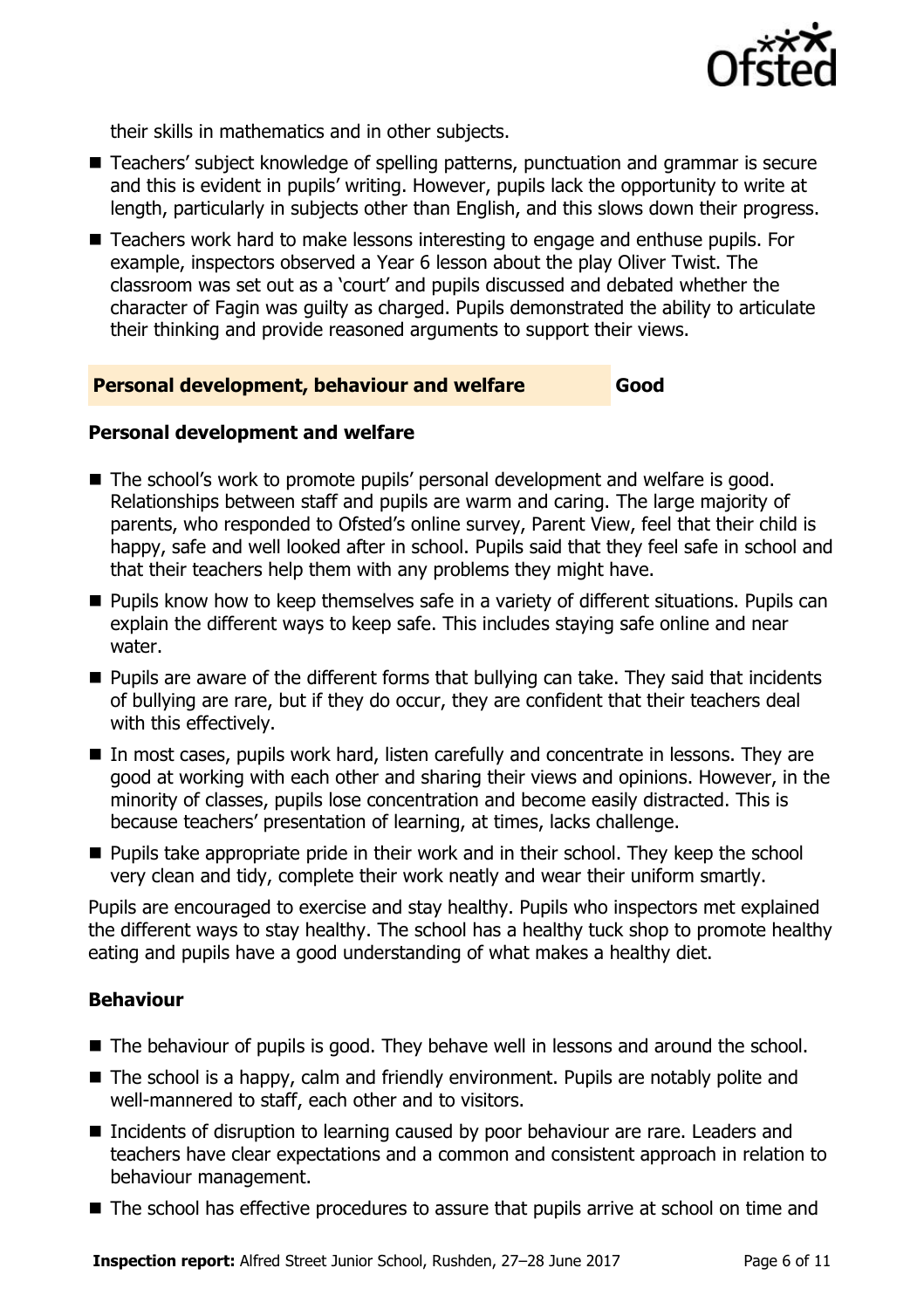

attend regularly. Consequently, rates of attendance are improving and this includes those pupils who are disadvantaged.

### **Outcomes for pupils Requires improvement**

- Published information on pupils' attainment and progress shows that, historically, pupils have made insufficient progress from their different starting points. There are positive signs of improvement this year, but pupils currently are not making consistently good progress throughout the school.
- The most able pupils, including the most able disadvantaged pupils, are not challenged consistently well enough. Subsequently, insufficient pupils reach the higher standards. The progress they make across the school, and in different subjects, is variable. The proportion of pupils who achieved highly at the end of key stage 2 in 2016 was below the national average.
- The progress of those pupils who have special educational needs and/or disabilities is improving, but remains inconsistent. Some pupils have made good progress from their starting points, but others have not done as well as they could have.
- Close scrutiny of the work in pupils' books shows that those pupils who are disadvantaged are working at a similar standard to non-disadvantaged pupils. This confirms the recent improvements to the use and monitoring of the additional pupil premium funding.
- Current school performance information, observations of learning and the evaluation of pupils' written work confirm that recent improvements by leaders have had an impact on outcomes for pupils. This is more notable in Years 3, 4 and 5. Pupils in Year 6 have had less time to catch up and therefore standards require further improvement.
- Standards are higher in English, mathematics, history and geography than in other subjects. Work is not always differentiated to meet pupils' needs, although this is better in English and mathematics than in other subjects. Consequently, pupils make less progress than they are capable of across the school and across subjects.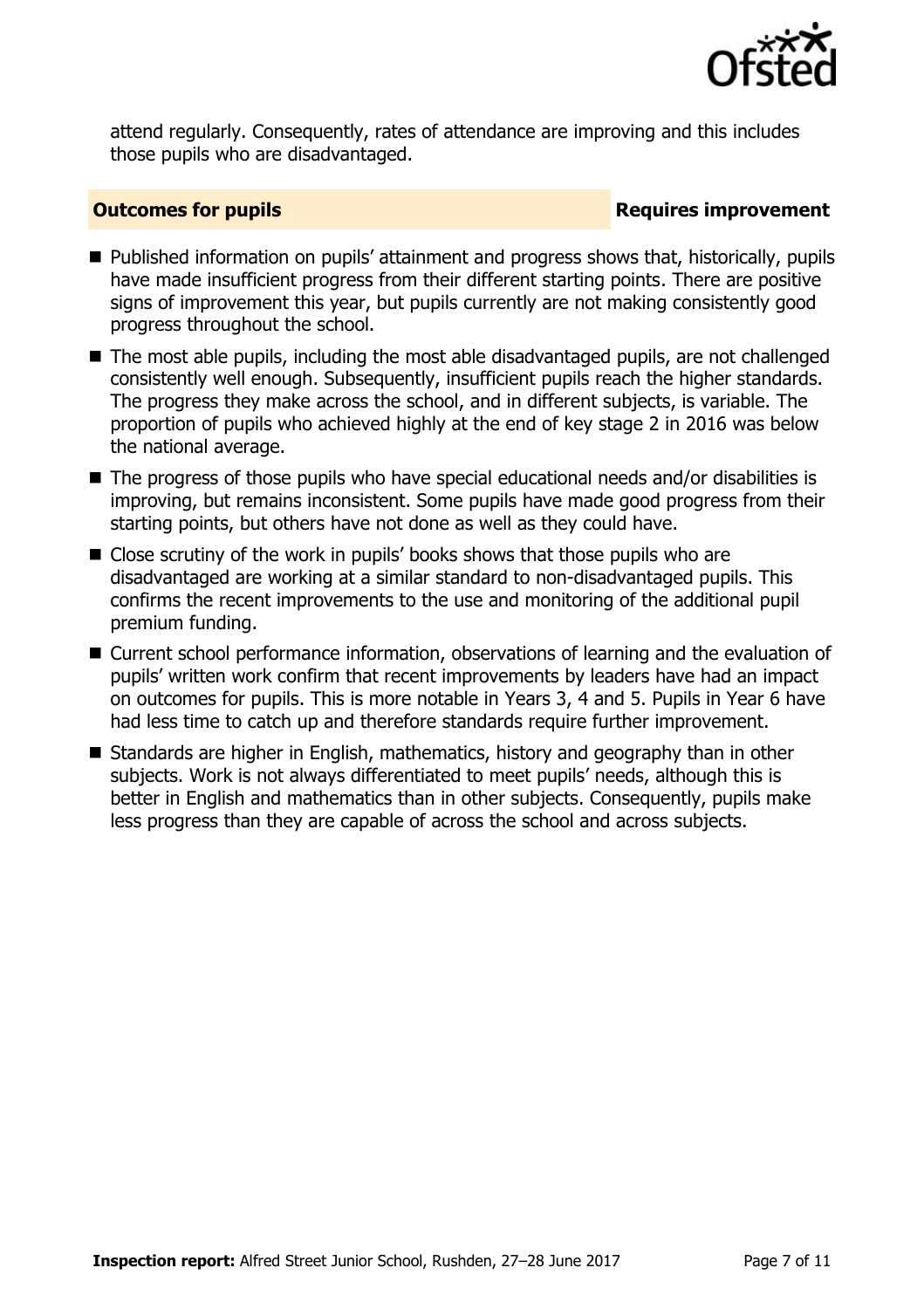

# **School details**

| Unique reference number | 121857           |
|-------------------------|------------------|
| Local authority         | Northamptonshire |
| Inspection number       | 10031172         |

This inspection of the school was carried out under section 5 of the Education Act 2005.

| Type of school                      | <b>Junior</b>                            |
|-------------------------------------|------------------------------------------|
| School category                     | Maintained                               |
| Age range of pupils                 | 7 to 11                                  |
| <b>Gender of pupils</b>             | Mixed                                    |
| Number of pupils on the school roll | 200                                      |
| Appropriate authority               | The governing body                       |
| Chair                               | <b>Brenda Hunt</b>                       |
| <b>Headteacher</b>                  | John Kidney                              |
| Telephone number                    | 01933 353 762                            |
| Website                             | www.alfredstreetjunior.org               |
| <b>Email address</b>                | bursar@alfredstreet.northants-ecl.gov.uk |
| Date of previous inspection         | 16-17 April 2015                         |

### **Information about this school**

- The school meets requirements on the publication of specified information on its website.
- Alfred Street Junior School is smaller than most primary schools.
- The proportion of pupils from minority ethnic backgrounds is lower than the national average.
- The percentage of pupils eligible for the pupil premium is higher than the national average.
- The overall percentage of pupils who have special educational needs and/or disabilities is around 10%. This is slightly lower than the national average.
- In 2016, the school met the government's floor standards, which set out the minimum expectations of pupils' attainment and progress in reading, writing and mathematics at the end of Year 6.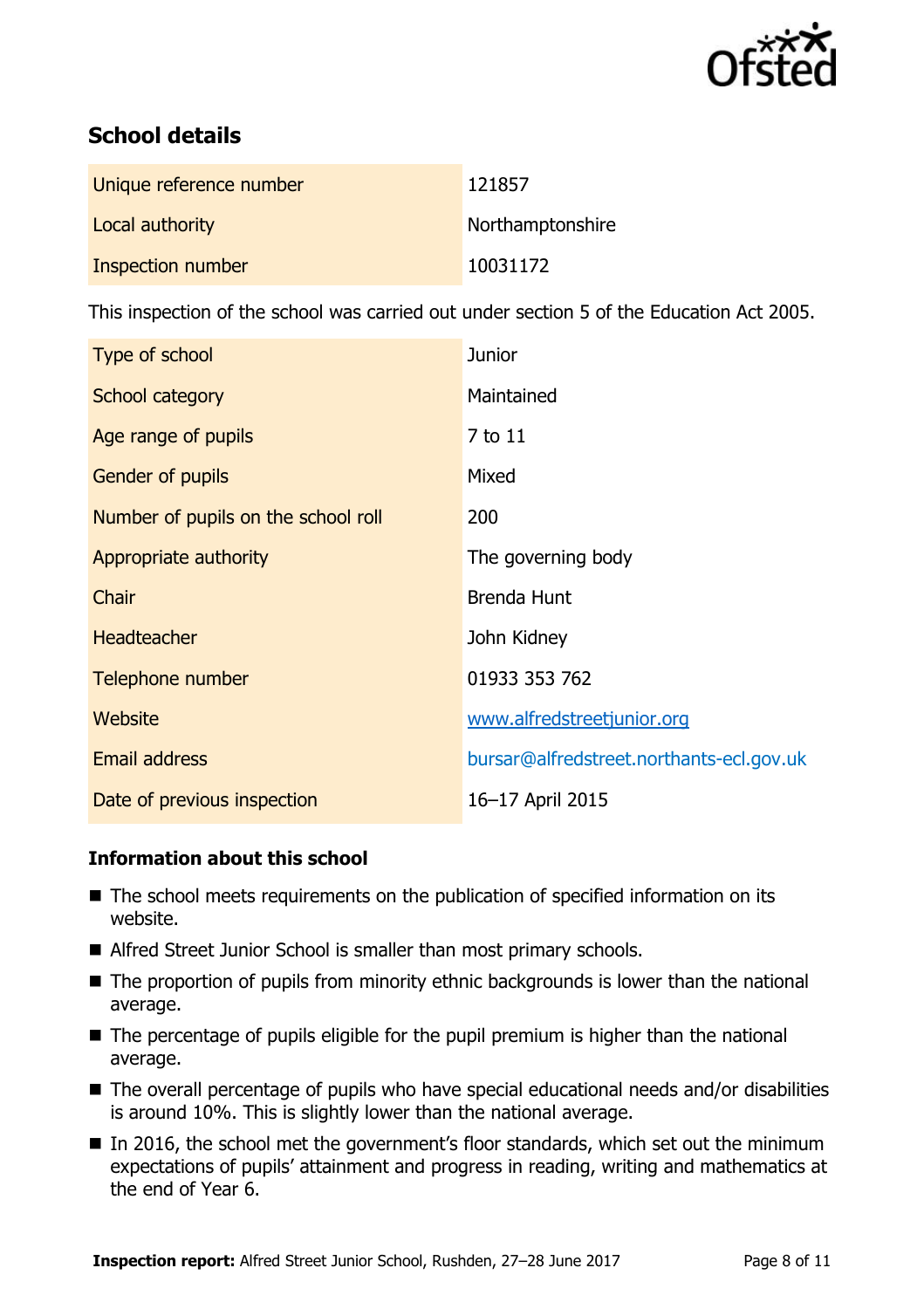

■ The school meets the Department for Education's definition of a coasting school based on key stage 2 academic performance results for 2015 and 2016.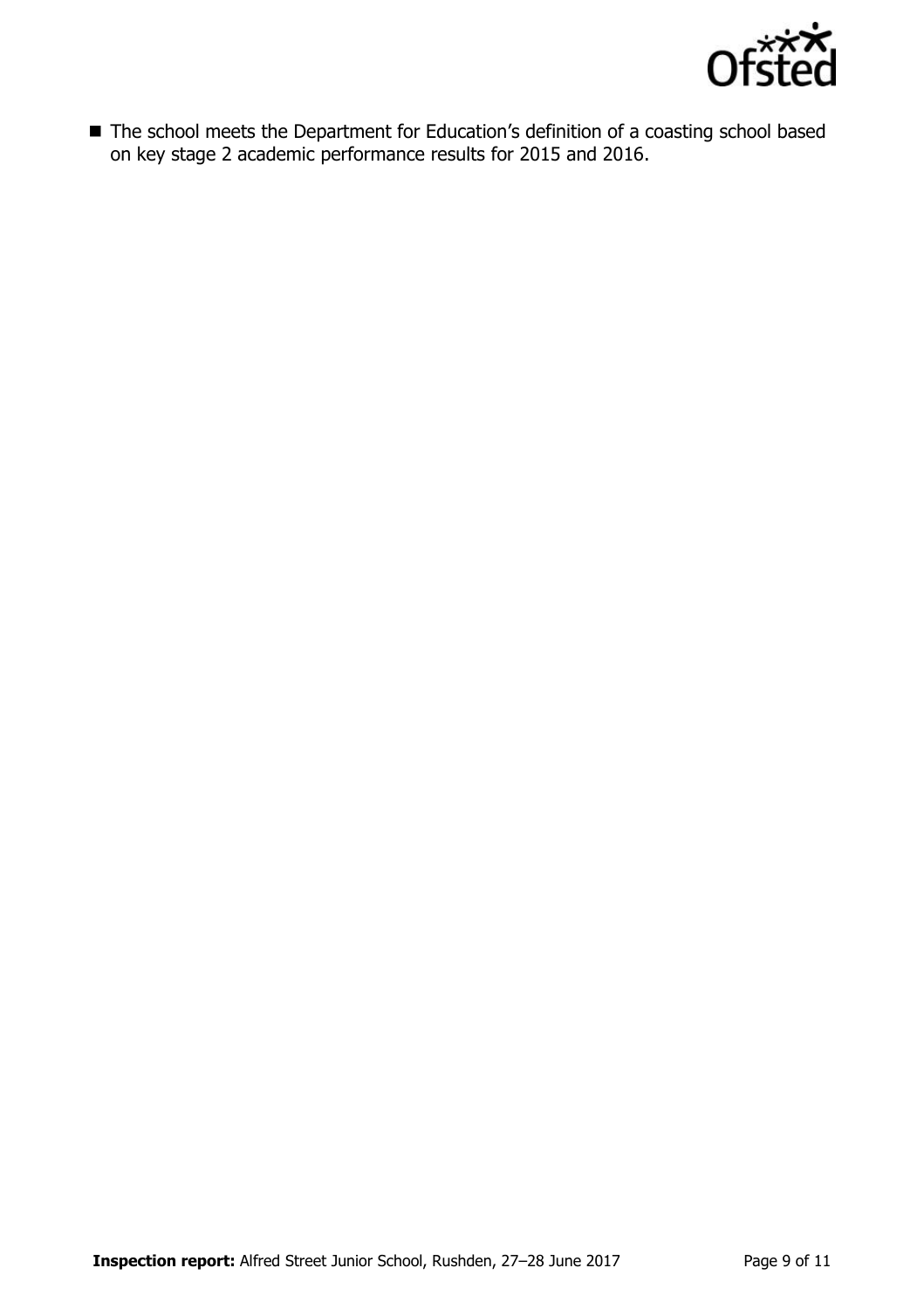

# **Information about this inspection**

- Inspectors observed teaching and learning in 12 lessons. Two lessons were observed jointly with the headteacher.
- The inspection team looked at pupils' books and the school's own performance information to evaluate the progress pupils are making in different subjects across the school.
- Inspectors undertook a range of other school activities, including observations of assemblies, the breakfast club, playtimes and lunchtimes.
- Inspectors held discussions with pupils in meetings, during lessons and informally at break times. They listened to a selection of pupils read.
- Inspectors met with the headteacher and other senior leaders. The lead inspector met with members of the governing body, including the chair.
- A wide range of documentation was scrutinised, including the school improvement plan, its self-evaluation and the school's report on its use of funding to support disadvantaged pupils. Inspectors also considered information relating to safeguarding, behaviour and attendance. Inspectors looked at systems used to manage the performance of staff and minutes of governing body meetings.
- Inspectors took account of the 18 responses to the online survey, Parent View, and considered the responses made through the Ofsted free-text service. Inspectors spoke to parents at the start of the school day.

### **Inspection team**

Helen Richardson, lead inspector Her Majesty's Inspector

**Phil Unsworth Communist Communist Communist Communist Constant Constant Communist Communist Communist Communist Communist Communist Communist Communist Communist Communist Communist Communist Communist Communist Communist**